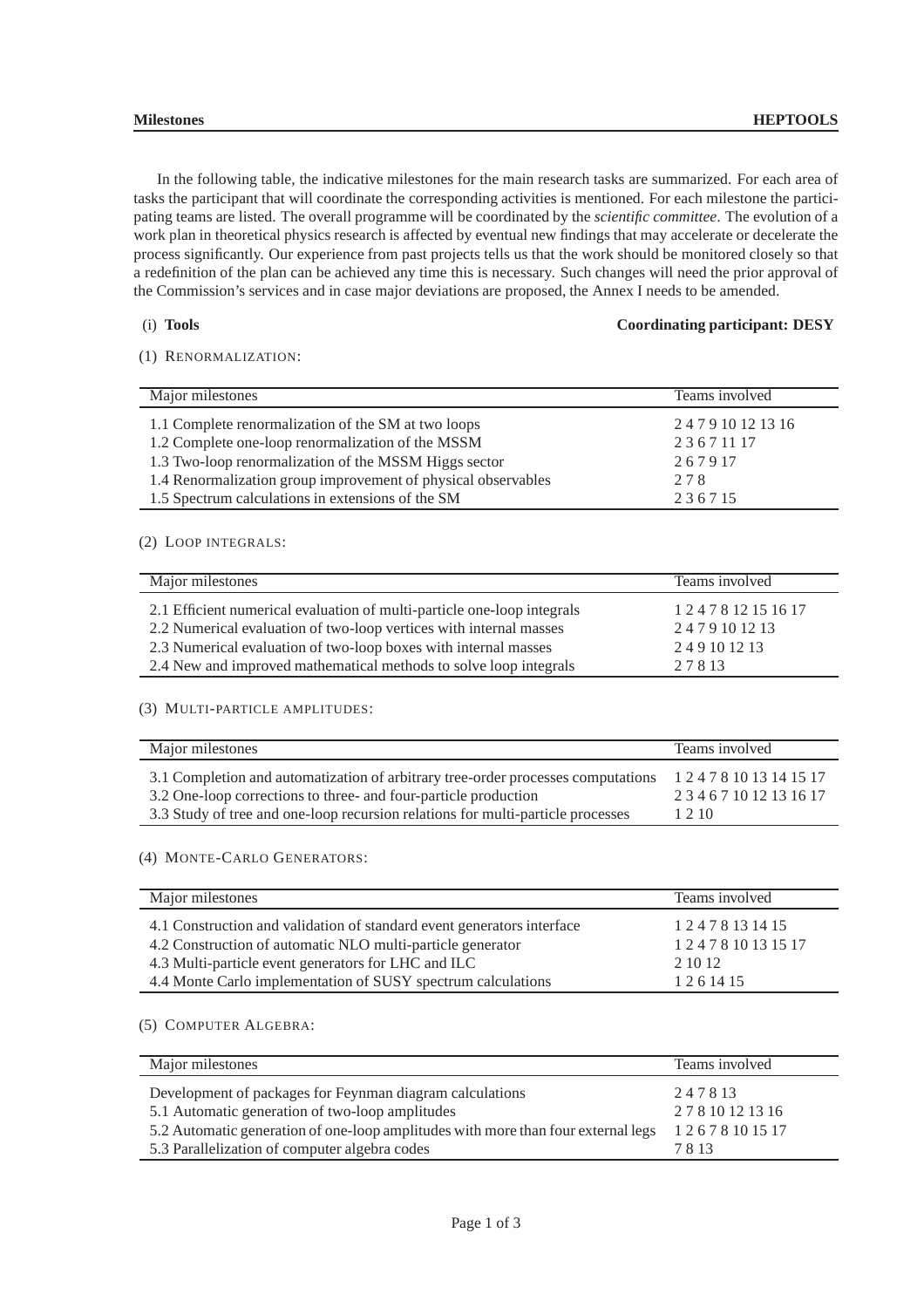# (ii) **Precision Calculations Coordinating Participant: PSI**

(6) HIGH-PRECISION PHYSICS:

### Major milestones Teams involved 6.1 Determination of EW parameters from two-loop observables 2 3 4 7 9 10 12 13 6.2 Weak corrections to strong interaction processes at the LHC and the ILC 2 4 7 9 10 12 17 6.3 Bhabha scattering and two-fermion production at two loops 4 13 16 6.4 Evaluation of subleading two-loop electroweak high-energy logarithms 78 12<br>6.5 Resummation of electroweak and strong high-energy logarithms 4789 10 12 6.5 Resummation of electroweak and strong high-energy logarithms 6.6 Evaluation of finite quark mass effects in the production processes at NLO 4 12 16 17 level for hadron colliders 6.7 Monte-Carlo event generators with electroweak corrections for hadron colliders 1 2 4 7 8 12 15 16 17 6.8 Higher-order QCD corrections for light-candle processes at the LHC (Drell-Yan process, single W- and Z-boson production) 2 4 12 13

### (7) MULTI-PARTICLE PRODUCTION:

| Major milestones                                                                                      | Teams involved |
|-------------------------------------------------------------------------------------------------------|----------------|
| 7.1 Study of four-fermion production at $e^+e^-$ colliders                                            | 1 4 7 12 15 17 |
| 7.2 Study of six-fermion production at $e^+e^-$ colliders                                             | 1 4 7 12 15 17 |
| 7.3 Study of six-fermion production at the LHC                                                        | 1 10 12        |
| 7.4 Numerical evaluation of one-loop amplitudes with more than four external legs 1 2 7 8 10 12 13 17 |                |

## (8) TOP AND BOTTOM PHYSICS:

| Major milestones                                        | Teams involved     |
|---------------------------------------------------------|--------------------|
| 8.1 Study of standard and non-standard top interactions | 2 3 4 5 7 10 14 15 |
| 8.2 Study of single top production at the LHC           | 3 15 16 17         |
| 8.3 Study of top-pair production at the LHC             | 2 7 10 12 15       |
| 8.4 Study of semileptonic and radiative B decays        | 25910              |

# (iii) **Discovery Physics Coordinating Participant: University of Durham**

(9) HIGGS BOSON(S):

| Major milestones                                                                                                                      | Teams involved            |
|---------------------------------------------------------------------------------------------------------------------------------------|---------------------------|
| 9.1 Improved predictions for Higgs production and identification at the LHC                                                           | 1 2 4 - 7 9 10 12 - 15 17 |
| 9.2 QCD and SUSY-QCD corrections to Higgs production cross sections and dif-                                                          | 1 2 4 6 7 12 13 15 - 17   |
| ferential distributions at the LHC<br>9.3 Electroweak corrections to Higgs production cross sections and differential 124679121315-17 |                           |
| distributions at the LHC<br>9.4 One-loop and two-loop calculation of CP-violating effects in SUSY Higgs                               | 2 3 4 7 11 12 14 15       |
| mass spectrum, production and decay<br>9.5 New sources of CP violation in extended Higgs sector                                       | 234591415                 |

(10) SUSY PARTICLE PRODUCTION:

| Major milestones                                                                 | Teams involved      |
|----------------------------------------------------------------------------------|---------------------|
| 10.1 Study of SUSY particle production at the LHC                                | $124 - 6911 - 1517$ |
| 10.2 Full one-loop calculations for SUSY particle production and decay processes | $1-46-811-1317$     |
| 10.3 CP-violating effects in SUSY particle production and decays                 | 25479111214         |
| 10.4 Study of flavour violation effects in the MSSM                              | 23457911            |